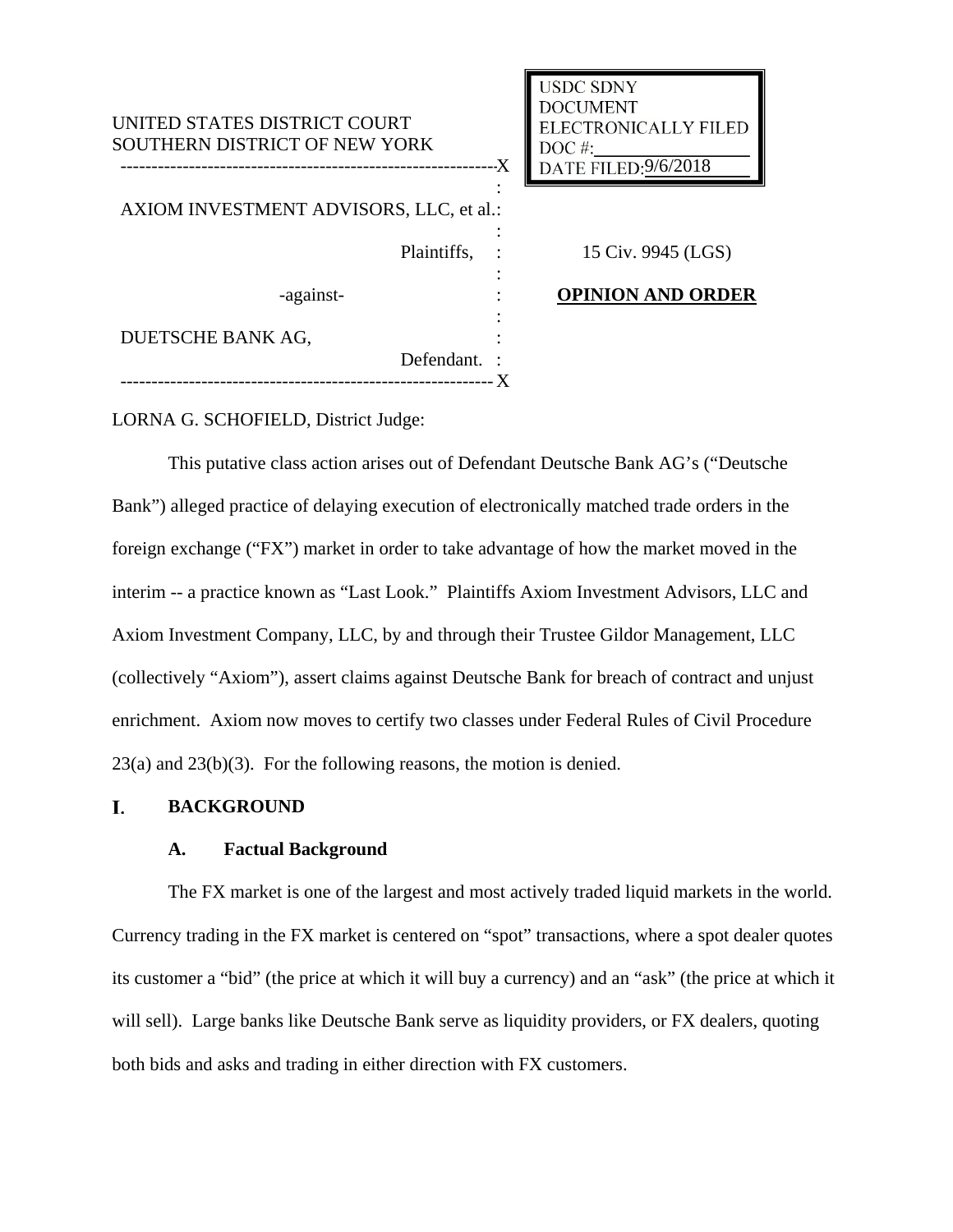Today, most FX trading occurs on electronic trading platforms, with electronic foreign exchange trading accounting for over \$2.7 trillion in trades per day. Deutsche Bank provides liquidity through two types of electronic trading platforms: single-dealer, proprietary trading platforms and multi-dealer platforms owned and operated by third-party providers. Deutsche Bank's single dealer platform Autobahn, or ABFX, allows Autobahn clients to trade manually through a graphical user interface ("GUI") or an application program interface ("API"). In 2012, Deutsche Bank also introduced a next-generation trading platform, RAPID, which allows for trades only over an API. The multi-dealer platforms, called electronic communications networks ("ECNs"), enable one or more clients to trade with one or more banks, either on a disclosed basis or anonymously. For example, Currenex and Hotspot are ECNs.

Autobahn GUI clients are required to accept Deutsche Banks's Terms and Conditions ("Ts&Cs"), which govern GUI trading over Autobahn. Clients using an API to trade on Autobahn or RAPID are generally required to execute Service Level Agreements ("SLAs"). Sections 2 and 3 of the SLA set forth the procedures for FX trading. Deutsche Bank also requires some counterparties accessing its liquidity on certain third-party ECNs to execute Electronic Platform Terms ("EPTs"), which similarly set forth the bank's FX trading procedures. However, some counterparties trade with Deutsche Bank anonymously on ECNs, and counterparties on certain ECNs, like FX All and Currenex, do not execute EPTs or any other agreement with Deutsche Bank.

Axiom traded with Deutsche Bank through an API in over 8,000 Autobahn transactions, presumably subject to an SLA, although neither party was able to produce an SLA that Axiom had signed. Axiom asserts that it also traded anonymously with Deutsche Bank on ECNs without any express agreement.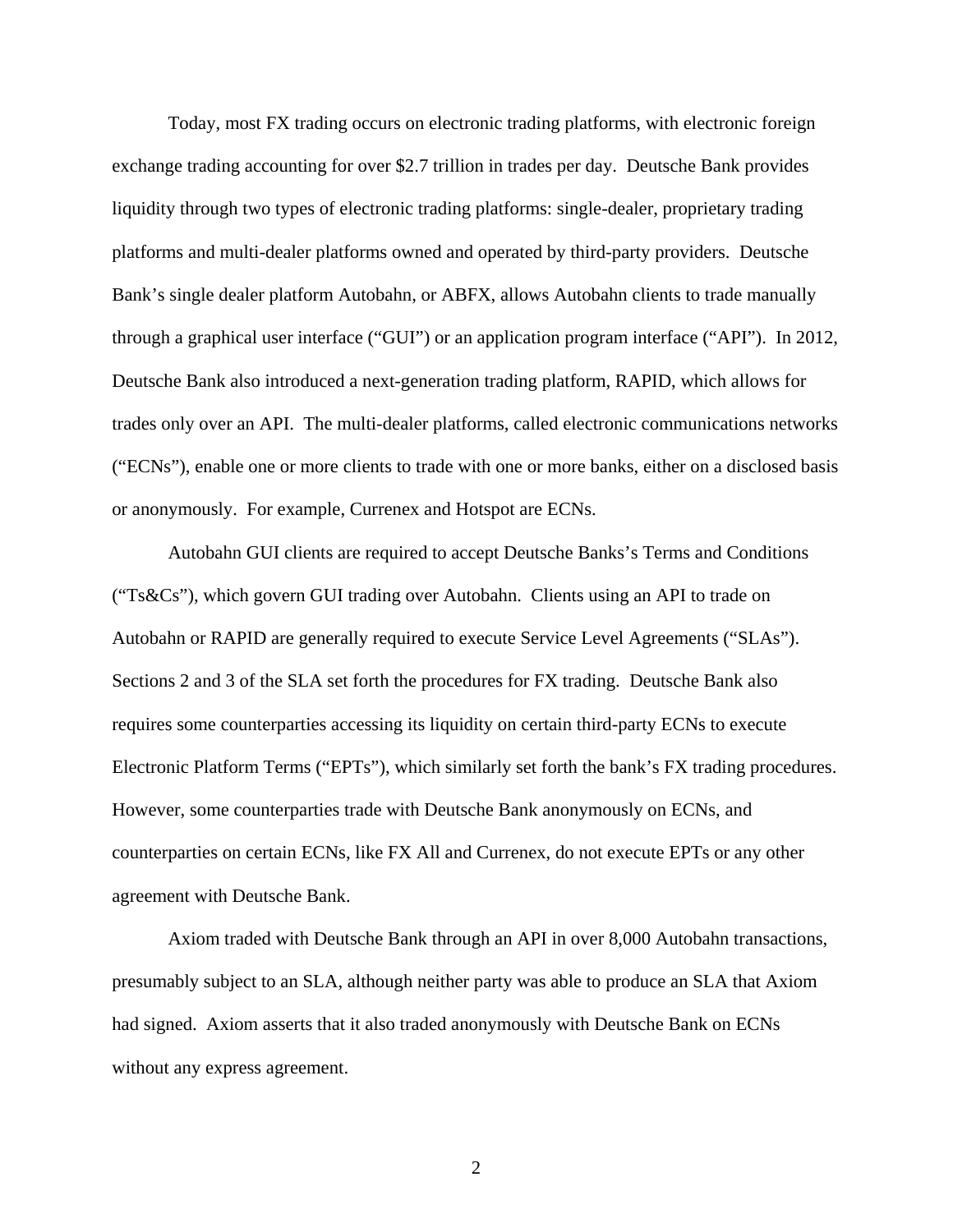Deutsche Bank's electronic trading platforms display indicative two-way (bid/ask) prices to each client for various currency pairs and amounts. The overall life cycle of a trade can be measured in fractions of seconds, with indicative prices that can change multiple times within seconds. When a client wishes to trade, it sends a trade instruction at the indicative price supplied by Deutsche Bank. Once Deutsche Bank receives the trade instruction, it performs a series of checks, including credit, liquidity, system, and price checks, to determine whether it will accept the client's request.

Beginning in 2010, Deutsche Bank introduced an artificial delay between the time it received the trade instruction and the time it determined whether to accept or reject the trade. This delay was referred to as "delayed trade acceptance" ("DTA"). DTA added a fraction-of-asecond delay before Deutsche Bank performed its price check.

Deutsche Bank's stated purpose for DTA was that it acted as a defensive measure against the small sub-set of clients who employed predatory execution styles that produced what is called "toxic flow." Toxic flow can refer to execution strategies that take advantage of inherent latencies in electronic trading allowing certain of the Bank's sophisticated counterparties to detect market movement milliseconds before the Bank's systems have properly adjusted its price. Another type of toxic flow, called "spraying the market," occurs when a sophisticated client obtains a better price by breaking up and spreading fractions of its total order volume across several liquidity providers. The near-simultaneous trades with these providers quickly move the price away from the market makers, causing them consistent losses.

During the artificial delay induced by DTA, Deutsche Bank employed algorithms that compared the customer's requested price for its order against the Bank's latest indicative price for that customer and currency pair at the end of the latency period. If the price moved in the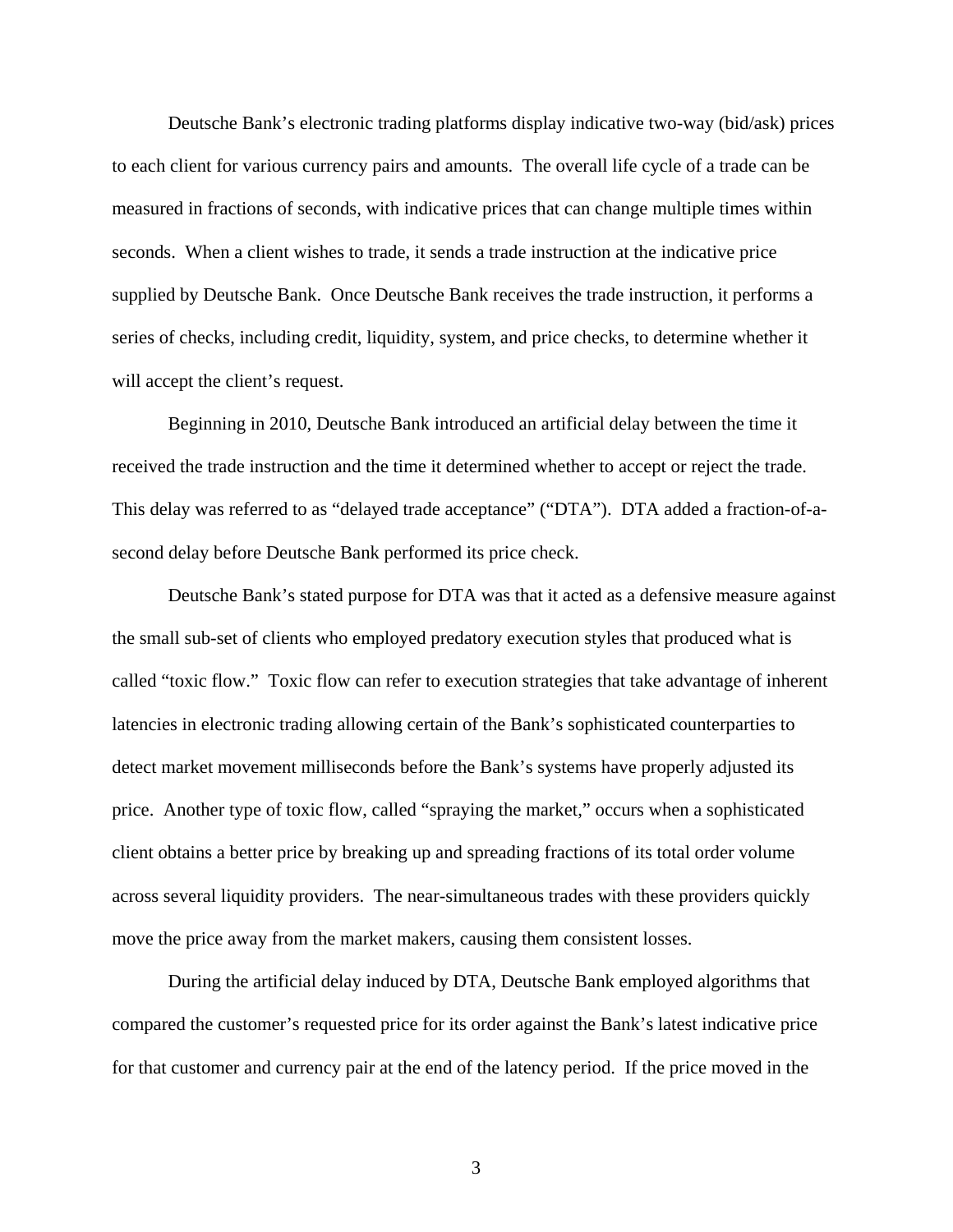client's favor beyond Deutsche Bank's pre-determined tolerance for that client, the Bank rejected the trade. Deutsche Bank appears to have revealed the DTA practice and post-receipt price withdrawals to some, but not all clients.

After 2012, most of Deutsche Bank's clients subject to DTA migrated to the bank's RAPID platform, whose users located their servers next to a Deutsche Bank server, reducing latencies due to geographic distance between servers and facilitating faster trading. This allowed RAPID clients to measure the amount of DTA Deutsche Bank applied and discuss it with the bank. In October 2015, Deutsche Bank published a disclosure on the internet explaining the bank's use of DTA and post-receipt price withdrawals, and stating that this practice can result in a greater proportion of rejections when the price moves in the client's favor. In May 2017, Deutsche Bank updated this disclosure to describe the process in greater detail. In relevant part, the disclosure states:

The price check feature of last look is a control that is used to identify whether a customer's trade request is made at a price that, at the moment of the trade acceptance decision, is within Deutsche Bank's price tolerance for execution for that customer. This control may be applied . . . after a short delay. . . . If the price check shows that the refreshed price has moved relative to the price included in the customer's trade request by more than the relevant price tolerance for that customer, Deutsche Bank will reject the trade request.

Axiom contends that Deutsche Bank went beyond combatting toxic flow and programmed its algorithms selectively to execute profitable trades and reject unprofitable ones, in violation of the Bank's obligations to its counterparties under express and implied agreements.

On June 20, 2018, Deutsche Bank and the New York State Department of Financial Services entered into a consent order regarding Deutsche Bank's FX trading business between 2007 and 2013 ("NYDFS Consent Order"). The Department found that Deutsche Bank had engaged in illegal misconduct, much of which is the subject of a separate lawsuit and class action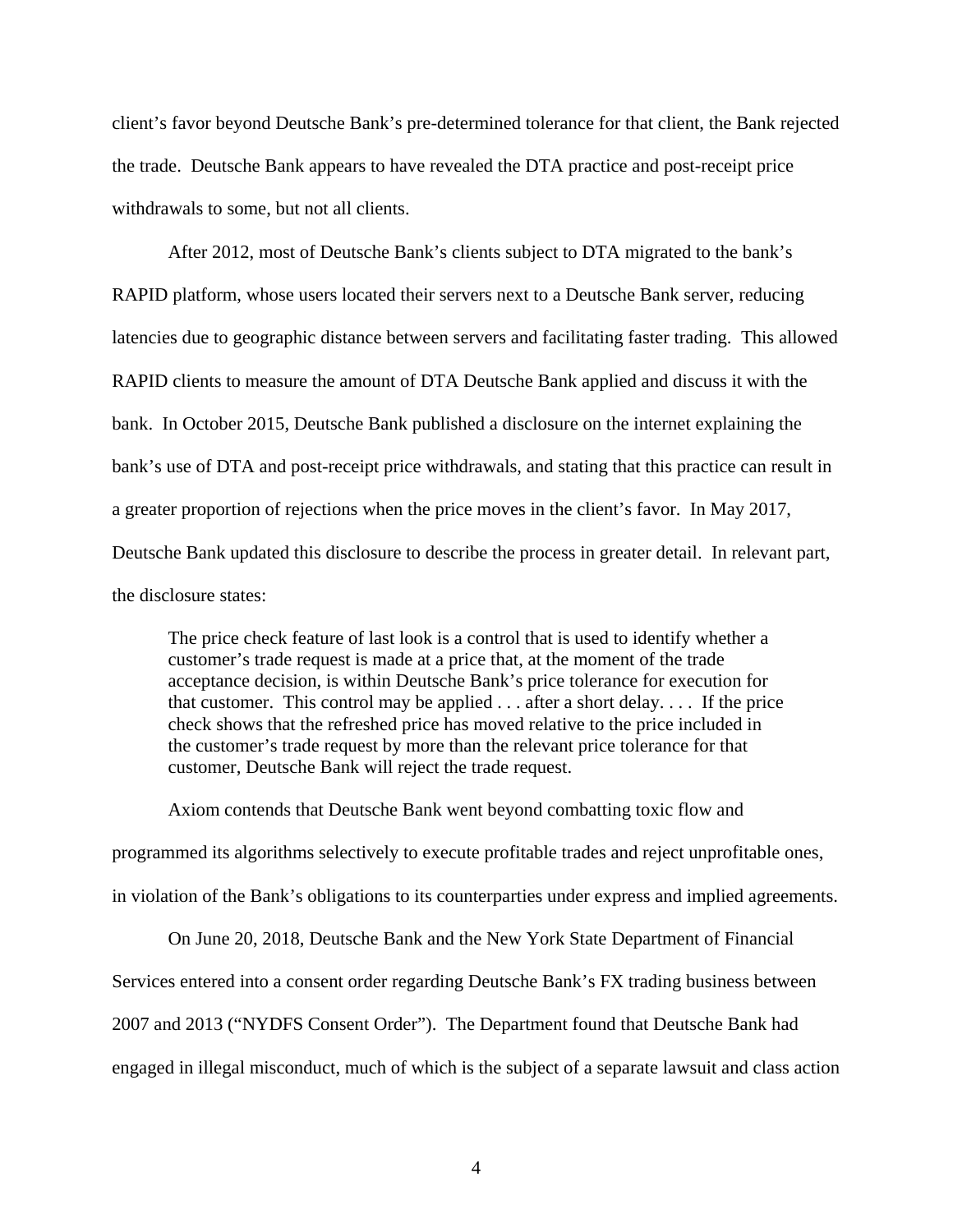settlement. *See generally In re Foreign Exch. Benchmark Rates Antitrust Litig.*, No. 13 Civ. 7789 (S.D.N.Y.), ECF Nos. 1095-110. With respect to "last look," the practice at issue here, the Department stated, "While the use of last look in electronic trading can serve as a legitimate tool to defend against toxic flow and assist in keeping spreads tight for customers, it is best employed when (a) tailored to the risk involved, and (b) adequately disclosed to customers." The Department found that, "as a general matter, Deutsche Bank properly calibrated its deployment of 'last look' buffers. The 'last look' functionality was adequately tailored to the risks involved with a broad range of Deutsche Bank customers, and was properly disclosed in trading agreements and elsewhere."

### **B. Procedural History**

This putative class action was filed in December 2015. Axiom brought claims against Deutsche Bank for breach of contract, breach of the implied covenant of good faith and fair dealing, violations of New York General Business Law ("NYGBL") § 349 and § 350, and unjust enrichment.

Deutsche Bank moved to dismiss the complaint, and the motion was granted in part and denied in part in February 2017. The Court dismissed Axiom's claims for breach of the implied covenant of good faith and fair dealing, violations of NYGBL § 349 and § 350, and unjust enrichment as to transactions that occurred on Autobahn. The surviving claims are breach of contract when there was an express agreement, and breach of implied contract or unjust enrichment in the absence of an express agreement. Relevant to this motion, the Court found that the Ts&Cs -- which govern Autobahn GUI transactions -- are ambiguous as to whether they permit post-receipt price withdrawals. Although the clients who engaged in these transactions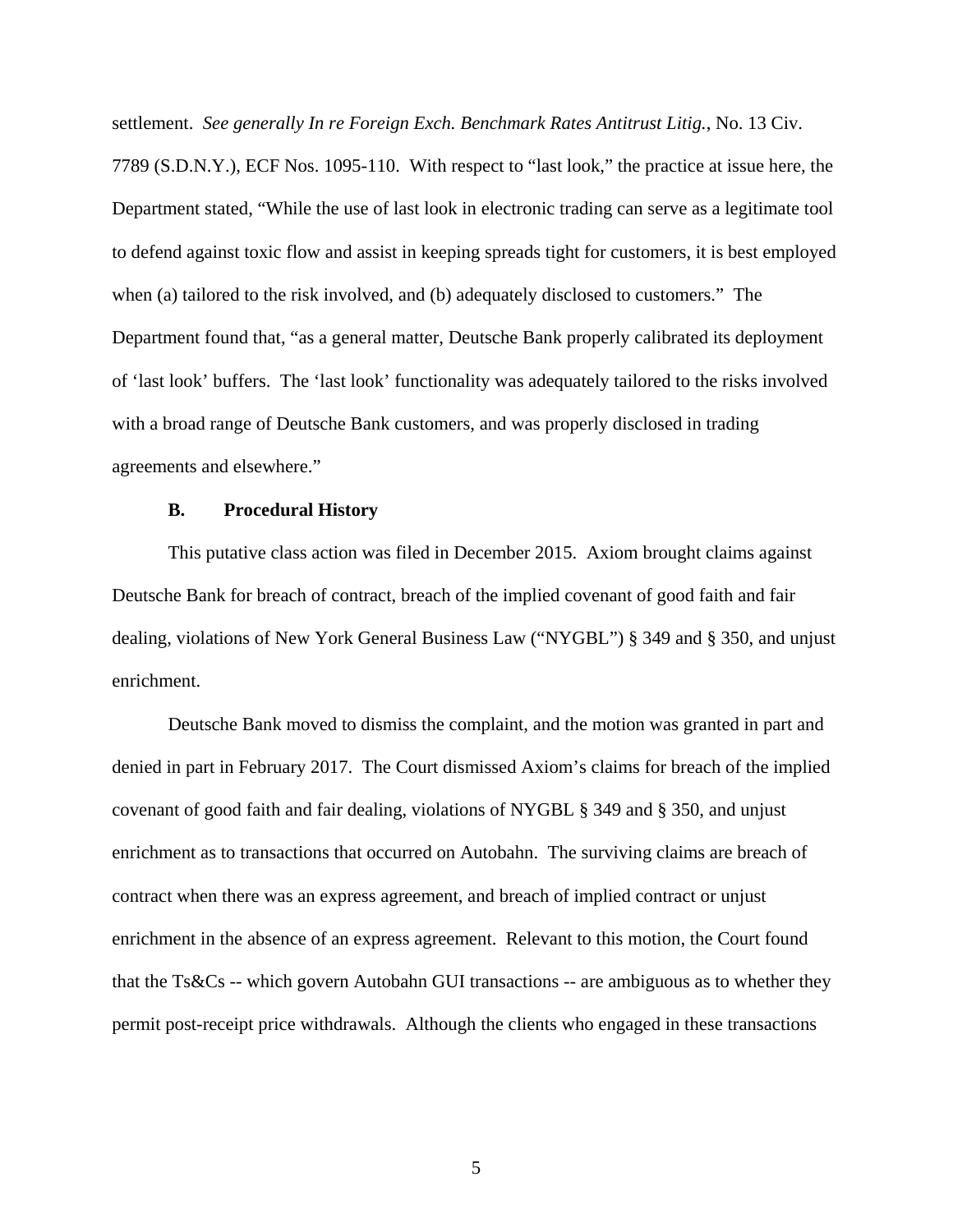are not included in Axiom's proposed classes, the terms of the Ts&Cs are similar to the terms of

the SLAs and EPTs, which govern the transactions of the putative Express Contract Class.

Axiom now moves to certify two classes under Rule 23(b)(3), for the period on or after

December 21, 2011 (the Class Period):

## **1. The Express Contract Class**

All persons who (1) entered into a Service Level Agreement or Electronic Platform Terms with Deutsche Bank that contained a provision calling for the application of New York law; (2) submitted an FX order to Deutsche Bank on or after December 21, 2011, via an application programming interface on ABFX, RAPID, or an ECN subject to Electronic Platform Terms; and (3) had their order rejected by Deutsche Bank because of a price generated after Deutsche Bank received the order.

# **2. The Implied Contract Class**

All persons who (1) submitted an FX order to Deutsche Bank on or after December 21, 2011, on an ECN not subject to Electronic Platform Terms; (2) had their order rejected by Deutsche Bank because of a price generated after Deutsche Bank received the order; and (3) were either (a) domiciled in the United States, or (b) if domiciled elsewhere, had their order routed over a Deutsche Bank or ECN server based in New York.

By their terms, these definitions do not include GUI Autobahn users, who were subject to the

Ts&Cs.

### П. **STANDARD**

Federal Rule of Civil Procedure 23(a) provides that plaintiffs may sue on behalf of a class

where:

(1) the class is so numerous that joinder of all members is impracticable; (2) there are questions of law or fact common to the class; (3) the claims or defenses of the representative parties are typical of the claims or defenses of the class; and (4) the representative parties will fairly and adequately protect the interests of the class.

The Second Circuit "has also 'recognized an implied requirement of ascertainability in

Rule 23,' which demands that a class be 'sufficiently definite so that it is administratively

feasible for the court to determine whether a particular individual is a member.'" *In re Petrobras*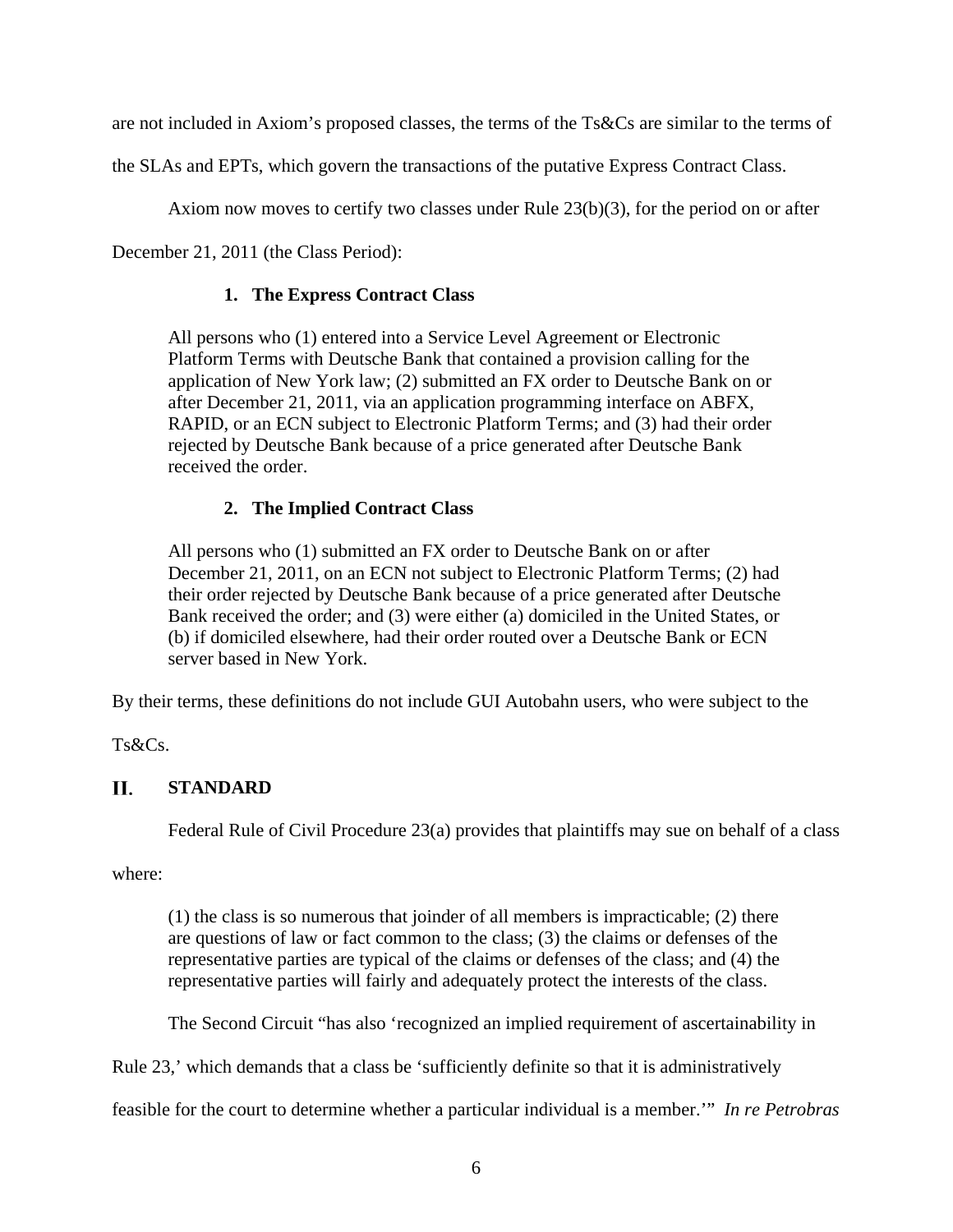*Sec.*, 862 F.3d 250, 260 (2d Cir. 2017) (quoting *Brecher v. Republic of Argentina*, 806 F.3d 22, 24 (2d Cir. 2015)).

Where, as here, a plaintiff seeks to certify a class under Rule  $23(b)(3)$ , the plaintiff also must show "that the questions of law or fact common to class members predominate over any questions affecting only individual members, and that a class action is superior to other available methods for fairly and efficiently adjudicating the controversy." Fed. R. Civ. P. 23(b)(3).

The Second Circuit gives Rule 23 a "liberal rather than restrictive construction, and courts are to adopt a standard of flexibility." *Marisol A. v. Giuliani*, 126 F.3d 372, 377 (2d Cir. 1997); *accord In re J.P. Morgan Stable Value Fund ERISA Litig.*, No. 12 Civ. 2548, 2017 WL 1273963, at \*5 (S.D.N.Y. Mar. 31, 2017). But "Rule 23 does not set forth a mere pleading standard." *Wal-Mart Stores*, *Inc. v. Dukes*, 564 U.S. 338, 350 (2011). A plaintiff must establish by a preponderance of the evidence that each of Rule 23's requirements is met. *In re Vivendi, S.A. Sec. Litig.*, 838 F.3d 223, 264 (2d Cir. 2016). A certifying court "must receive enough evidence, by affidavits, documents, or testimony, to be satisfied that each Rule 23 requirement has been met." *Shahriar v. Smith & Wollensky Rest. Grp., Inc.*, 659 F.3d 234, 251 (2d Cir. 2011) (quoting *In re IPO Sec. Litig.*, 471 F.3d 24, 41 (2d Cir. 2006)) (internal quotation marks omitted).

#### III. **DISCUSSION**

The class certification motion is denied as to both putative classes. Both proposed classes fail to satisfy Rule 23(b)(3) because Plaintiffs have not proven predominance as to either class. "Predominance is satisfied if resolution of some of the legal or factual questions that qualify each class member's case as a genuine controversy can be achieved through generalized proof, and if these particular issues are more substantial than the issues subject only to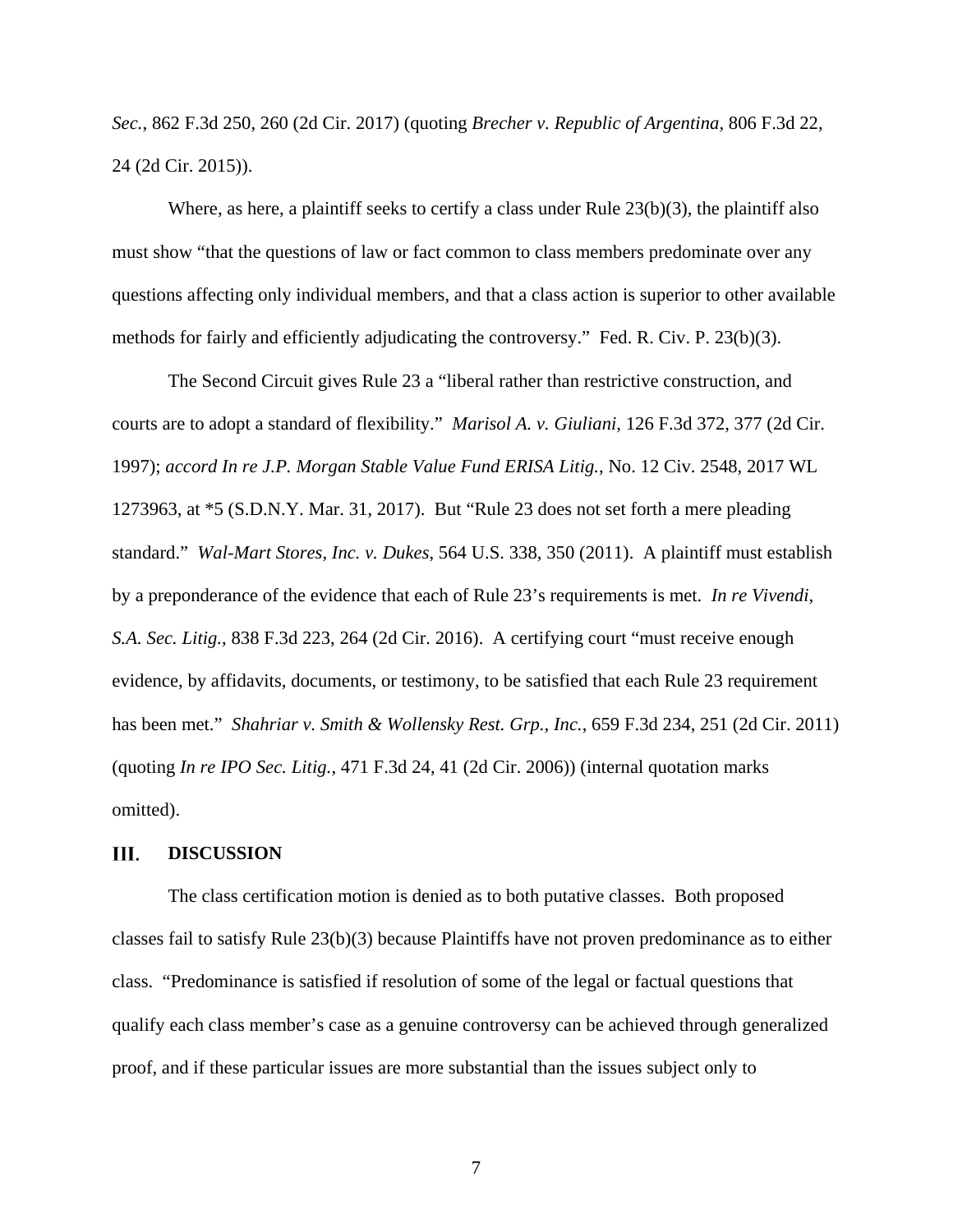individualized proof." *Waggoner v. Barclays PLC*, 875 F.3d 79, 93 (2d Cir. 2017) (quoting *Roach v. T.L. Cannon Corp.*, 778 F.3d 401, 405 (2d Cir. 2015)) (internal quotation marks omitted). Plaintiffs need not prove, however, that the legal or factual issues that predominate will be answered in their favor. *Amgen Inc. v. Conn. Ret. Plans & Tr. Funds*, 568 U.S. 455, 468 (2013).

## **1. Express Contract Class**

The key question underlying the claims of the Express Contract Class is whether Deutsche Bank's post-receipt price withdrawals breached the SLAs and EPTs. The relevant contractual provisions of the SLAs are ambiguous, and extrinsic evidence suggests that a substantial proportion of class members understood the provisions to allow the practice. Thus, this question cannot be answered on a class-wide basis as to customers subject to SLAs. Moreover, the EPT submitted with this motion explicitly allows post-receipt price withdrawals.

In ruling on the motion to dismiss, this Court found that the relevant language in the Ts&Cs is ambiguous. Although the Ts&Cs are not at issue on this motion, the SLAs and EPTs contain language similar to that found in the Ts&Cs. Plaintiffs correctly point out that the SLAs and EPTs are separate agreements from the Ts&Cs and should be interpreted on their own terms. Upon examination of the SLA and EPT submitted with this motion, $<sup>1</sup>$  it is apparent that the</sup> analysis applied to the Ts&Cs at the motion to dismiss stage also applies to the SLAs and EPTs.

"The threshold question in a dispute over the meaning of a contract is whether the contract terms are ambiguous. Under New York law, the meaning of a contract that is

<sup>&</sup>lt;sup>1</sup> Deutsche Bank points to deposition testimony and emails suggesting that at least some SLAs and EPTs were individually negotiated by counsel. Any variations in the terms at issue here would provide an additional basis to find lack of predominance as to the Express Contract Class.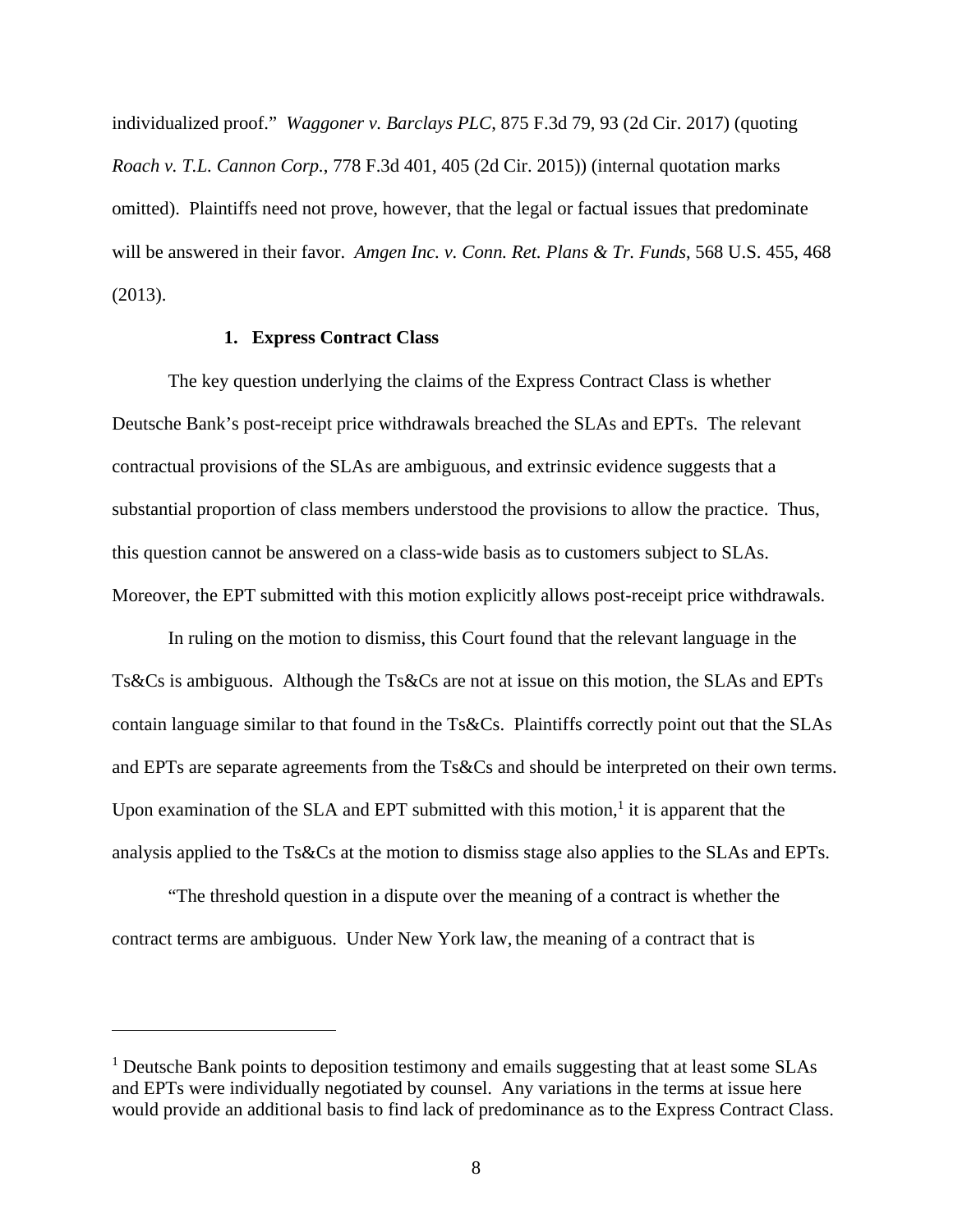unambiguous is a question of law for the court to decide."2 *Revson v. Cinque & Cinque, P.C.*, 221 F.3d 59, 66 (2d Cir. 2000) (applying New York law) (citing *K. Bell & Assocs., Inc. v. Lloyd's Underwriters*, 97 F.3d 632, 637 (2d Cir. 1996)). A contract is ambiguous if its terms "could suggest more than one meaning when viewed objectively by a reasonably intelligent person who has examined the context of the entire integrated agreement and who is cognizant of the customs, practices, usages and terminology as generally understood in the particular trade or business." *Law Debenture Tr. Co. of N.Y. v. Maverick Tube Corp.*, 595 F.3d 458, 466 (2d Cir. 2010) (internal quotation marks omitted) (applying New York law). On the other hand, "[n]o ambiguity exists where the contract language has a definite and precise meaning, unattended by danger of misconception in the purport of the [contract] itself, and concerning which there is no reasonable basis for a difference of opinion." *Id.* at 467 (alteration in original) (internal quotation marks omitted); *accord Banco Espírito Santo, S.A. v. Concessionária Do Rodoanel Oeste S.A.*, 951 N.Y.S.2d 19, 24 (1st Dep't 2012).

A court's primary objective in interpreting a contract is "to give effect to the intent of the parties as revealed by the language of their agreement." *Compagnie Financiere de CIC et de L'Union Europeenne v. Merrill Lynch, Pierce, Fenner & Smith Inc.*, 232 F.3d 153, 157 (2d Cir. 2000) (applying New York law). A contract should be read "as a whole to ensure that undue emphasis is not placed upon particular words and phrases and to safeguard against adopting an interpretation that would render any individual provision superfluous." *Law Debenture Tr. Co.*, 595 F.3d at 468 (internal citation and quotation marks omitted). "[T]he words and phrases [in a contract] should be given their plain meaning . . . ." *Chesapeake Energy Corp. v. Bank of N.Y.* 

<sup>&</sup>lt;sup>2</sup> The SLA and EPT submitted with this motion both contain New York choice-of-law provisions.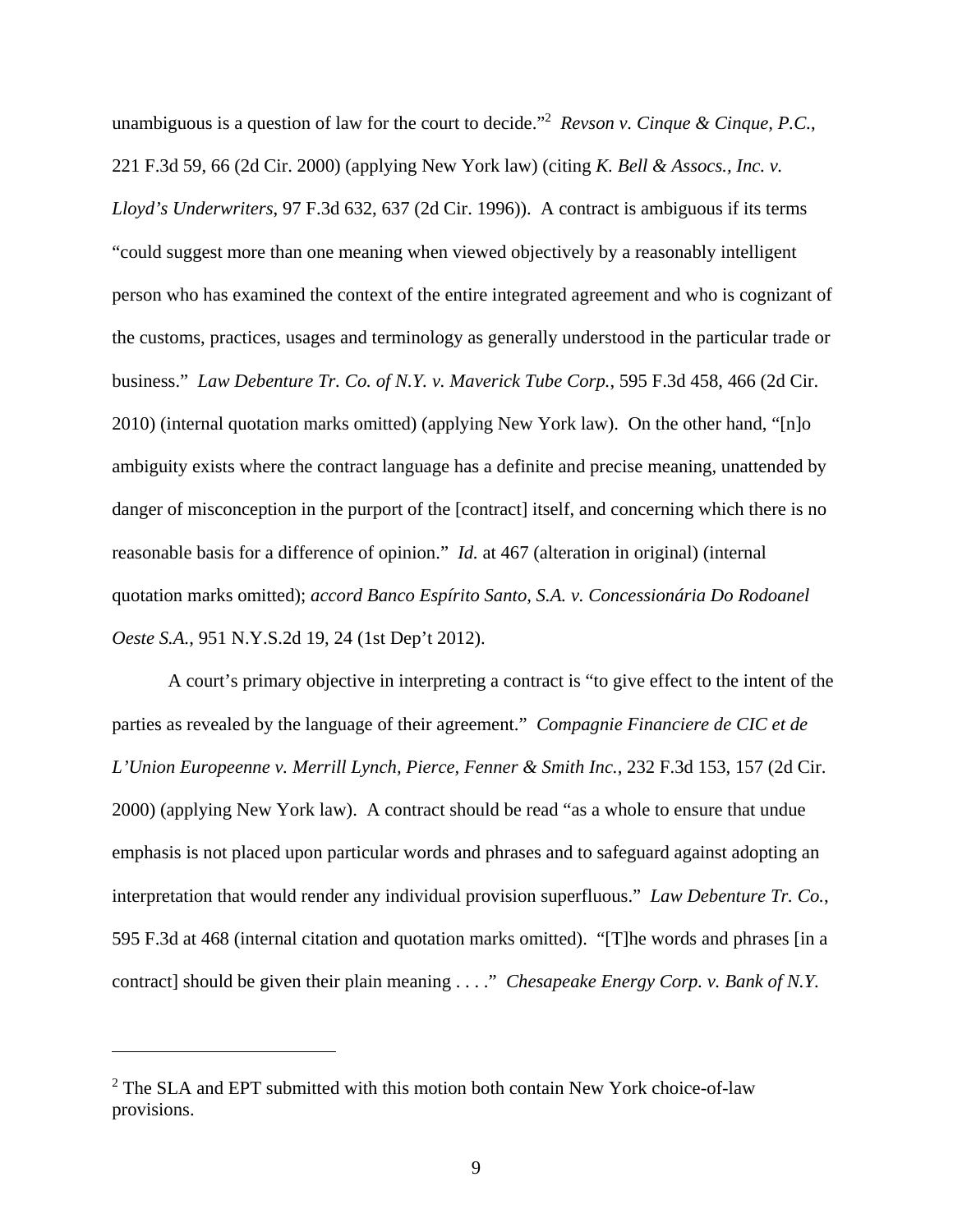*Mellon Tr. Co.*, 773 F.3d 110, 114 (2d Cir. 2014) (alterations in original) (internal quotation marks omitted) (quoting *Olin Corp. v. Am. Home Assur. Co.*, 704 F.3d 89, 99 (2d Cir. 2012)) (applying New York law).

Sections 2 and 3 of the SLA submitted with this motion state the procedures for FX trading for API users. Deutsche Bank "shall supply prices" from time to time, which "shall be effective and may be used in a trade instruction prior to the earlier of its expiration time, the provision of a new price and the time, if any, at which it is otherwise withdrawn by Deutsche Bank." "[T]hese prices . . . may be withdrawn or changed without notice." Clients, such as Axiom, may input a trade instruction, which "constitutes an offer to enter into a Transaction" at the supplied price. Deutsche Bank may execute or reject a Client's trade instruction "at its discretion in accordance with the criteria set forth in this Service Agreement." The SLA states that "Deutsche Bank may reject a trade instruction" for specified reasons, including that "[t]he price shall have expired, been superseded by a subsequent price or has been withdrawn or is an untradable [*sic*] price." A binding agreement to trade arises upon "[e]xecution of a trade instruction . . . which shall occur upon receipt of such instruction by Deutsche Bank and verification by Deutsche Bank that such instruction complies with the requirements of this section [3.]" The EPT contains virtually identical terms.<sup>3</sup>

<sup>3</sup> Section 2(a) of the EPT requires a client's FX trade instructions to comply with certain limitations, including that "[t]he price shall be the latest price received by Client for such currency pair from Deutsche Bank and, at the time the applicable trade instruction is received by Deutsche Bank, shall not have expired, been withdrawn or been superseded on Deutsche Bank's server by another price." Section 2(b) of the EPT provides that "[a] trade instruction entered by [a] Client constitutes an offer to enter into a Transaction . . . and may be executed or rejected by Deutsche Bank at its discretion in accordance with the criteria set forth in these Terms." Section 2(b) further provides that execution of a trade instruction, "(which shall occur upon receipt of such instruction . . . and verification by Deutsche Bank that such instruction complies with the requirements of this section 2) shall constitute a binding agreement."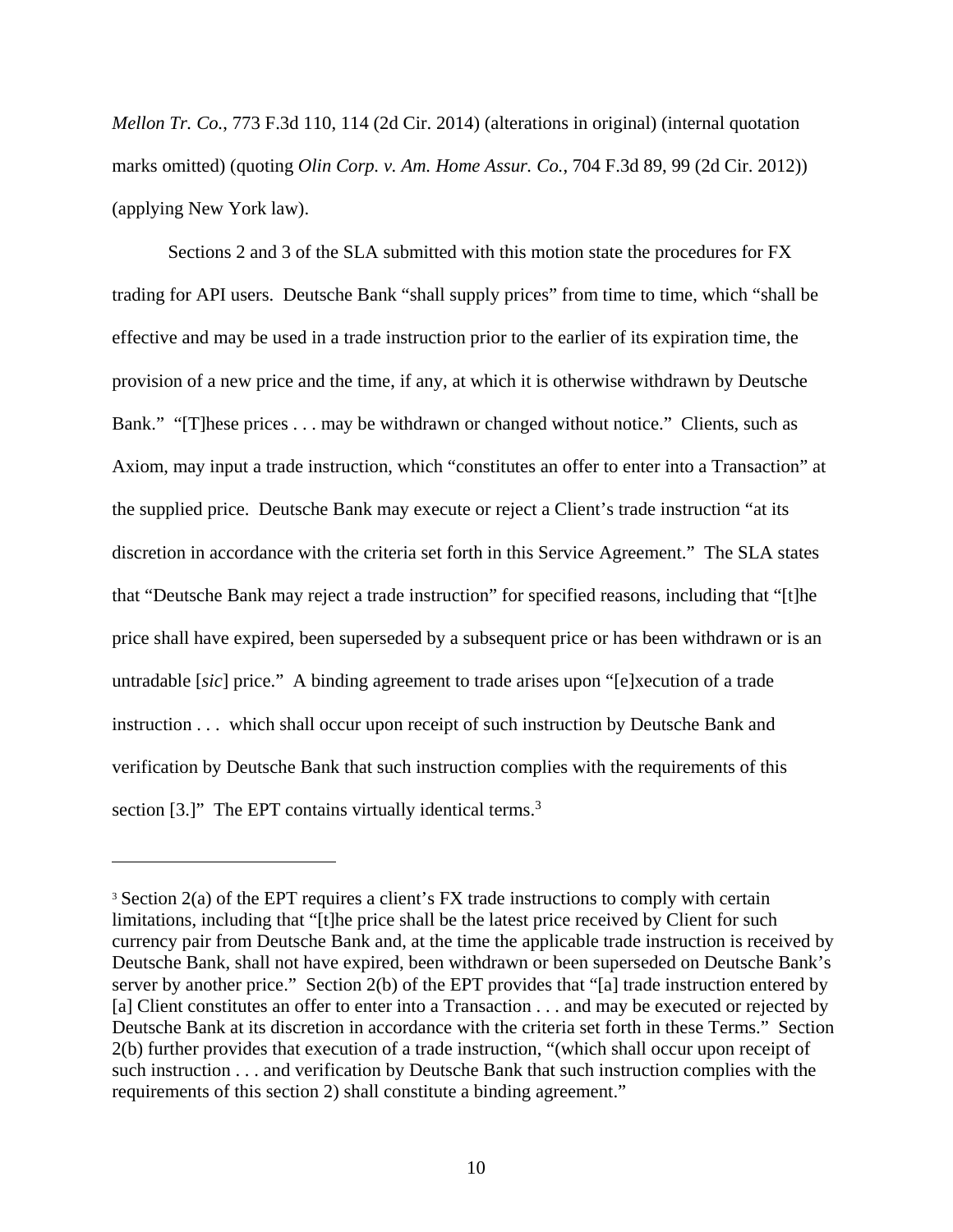Whether Deutsche Bank can withdraw a price after it receives a trade instruction depends on when compliance with Deutsche Bank's criteria for trade instructions is to be measured. As with the Ts&Cs, the SLA is silent, and therefore "could suggest more than one meaning when viewed objectively," as to when that moment occurs. *Law Debenture Trust*, 595 F.3d at 466.

One interpretation, consistent with Deutsche Bank's position, is that the time to determine whether the price has been withdrawn is upon execution, as the SLA provides that no binding agreement to trade exists prior to execution. Therefore, Deutsche Bank can withdraw a price at any time before it executes a trade instruction.

Alternatively, Axiom argues that, unlike the Ts&Cs, the SLAs and EPTs expressly limit when Deutsche Bank can reject a trade instruction, and those circumstances do not include upon a post-receipt price change. Specifically, the SLA and EPT require a trade instruction to comply with certain "limitations," including in the SLA that the instruction include currency pair, the principal amount to be traded and "the latest price received by Client for such Currency Pair from Deutsche Bank"; and in the EPT that the instruction include the "terms specified by Deutsche Bank." Both the SLA and EPT also provide that "Deutsche Bank shall have no obligation to accept any trade instruction which does not comply with the limitations set forth above . . . ." This sentence can be interpreted to mean that Deutsche Bank is obligated to accept a fully compliant trade instruction. Axiom argues that its interpretation is buttressed by the additional language in the SLA and the EPT that "[e]xecution of a trade instruction by Deutsche Bank (*which shall occur upon receipt of such instruction . . . and verification by Deutsche Bank that such instruction complies with the requirements* . . .) shall constitute a binding agreement ... *on the terms of such/the<sup>4</sup> instruction*[.]" (emphasis added). As both interpretations are

<sup>&</sup>lt;sup>4</sup> The SLA says "the" and the EPT says "such" in this otherwise identical quotation.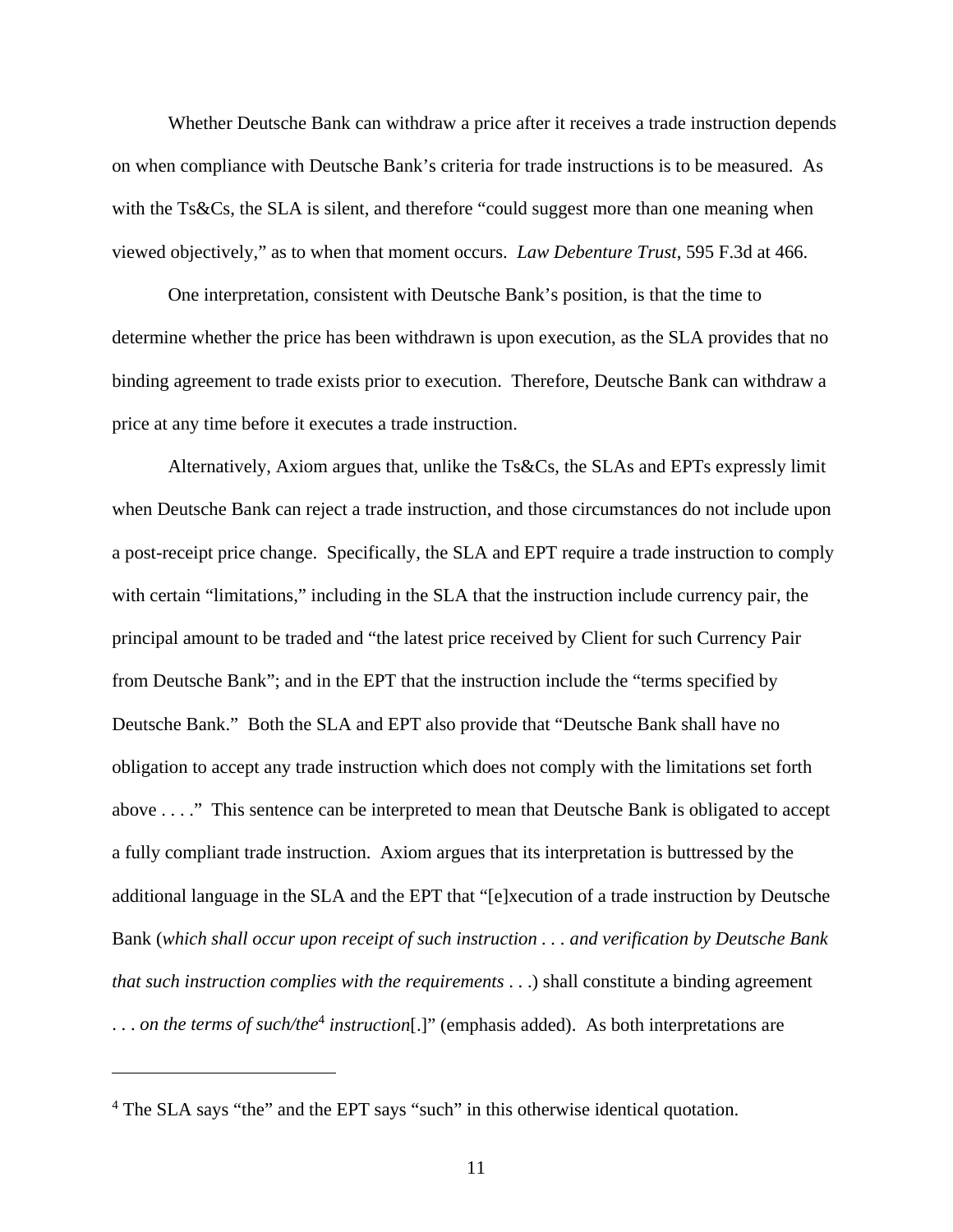reasonable, the SLA is ambiguous.

 $\overline{a}$ 

In contrast, Section 2(a) of the EPT submitted with this motion contains an additional provision, which expressly provides that "Deutsche Bank may withdraw a price after it has been the subject of a trade instruction if the price has changed since it was transmitted to [the] Client . . . ." In other words, the EPT explicitly allows post-receipt price withdrawals. Because this express authorization is included in the EPT, but not the SLA, putative class members that signed EPTs are differently situated from those who signed SLAs, making certification of the Express Contract Class inappropriate.<sup>5</sup>

Because the SLA does not expressly prohibit post-receipt price checks, a finder of fact would have to review extrinsic evidence to conclude that this practice was prohibited by Deutsche Bank's agreement with any Express Contract Class member. *State v. Home Indem. Co.*, 486 N.E.2d 827, 829 (N.Y. 1985); *accord Fed. Ins. Co. v. Am. Home Assur. Co.*, 639 F.3d 557, 567 (2d Cir. 2011).

When construing an ambiguous contract, "the court may accept any available extrinsic evidence to ascertain the meaning intended by the parties during the formation of the contract." *N.Y. Marine & Gen. Ins. Co. v. Lafarge N. Am., Inc.*, 599 F.3d 102, 114 (2d Cir. 2010) (internal quotation marks omitted) (applying New York law). Extrinsic evidence may include "the acts and circumstances surrounding execution of the ambiguous term," *Roberts v. Consol. Rail Corp.*, 893 F.2d 21, 24 (2d Cir. 1989) (citing *Bray Terminals, Inc. v. Grand Union Co.*, 425 N.Y.S.2d 886, 888 (3d Dep't 1980)), "conversations, negotiations and agreements made prior to or contemporaneous with the execution of a written [agreement]," *Mooney v. AXA Advisors, L.L.C.*,

<sup>&</sup>lt;sup>5</sup> In theory, a subclass of Deutsche Bank clients who signed such EPTs could be certified, but this subclass would have no claim against the bank for Last Look.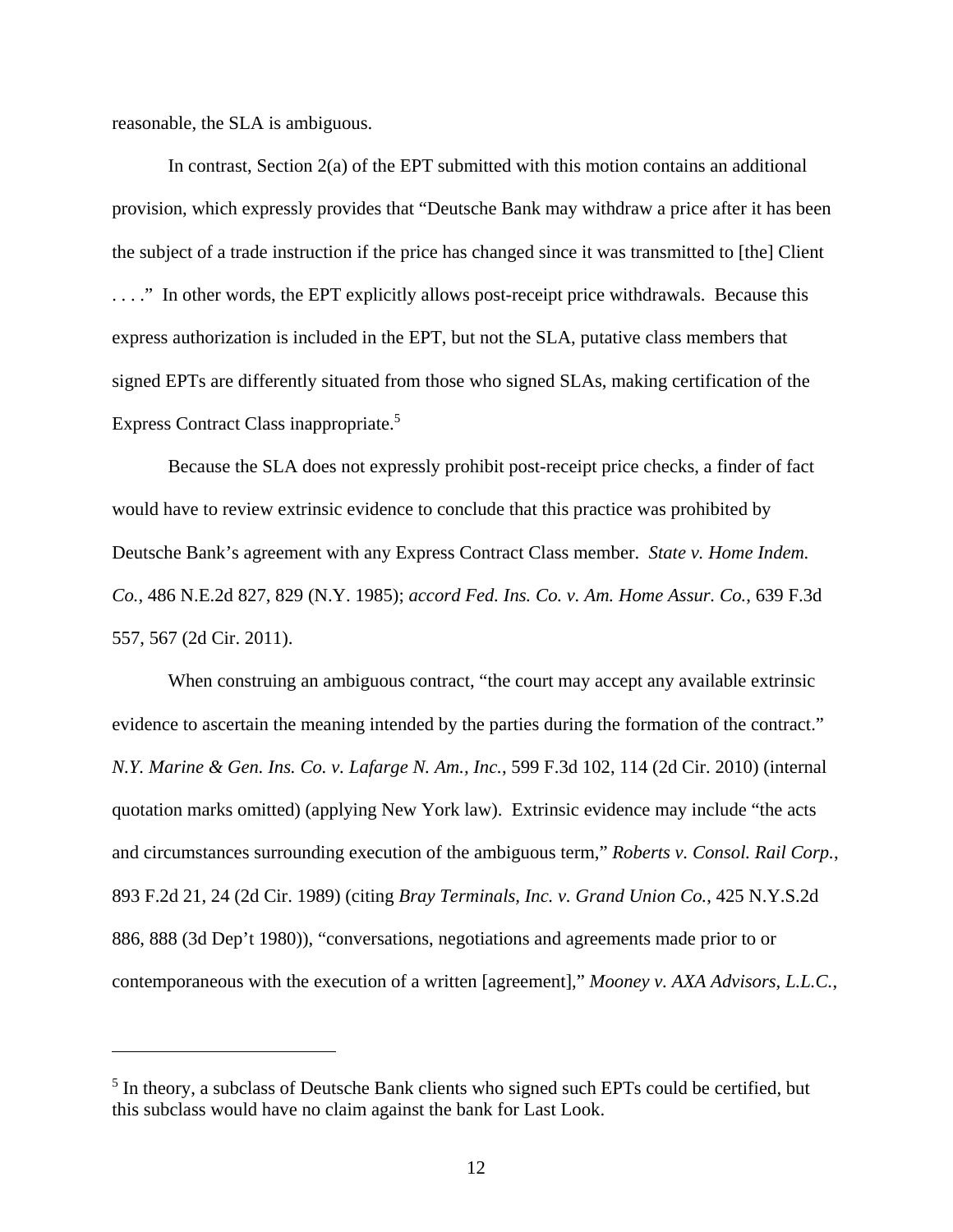19 F. Supp. 3d 486, 506 (S.D.N.Y. 2014) (alteration in original) (internal quotation marks omitted) (quoting *67 Wall St. Co. v. Franklin Nat'l Bank*, 333 N.E.2d 184, 186 (N.Y. 1975)), and "the parties' course of conduct throughout the life of the contract," *Hoyt v. Andreucci*, 433 F.3d 320, 332 (2d Cir. 2006) (citing *Big Tree Energy Partners v. Bradford*, 640 N.Y.S.2d 270, 273 (3d Dep't 1996)). Extrinsic evidence may also include industry custom and practice if certain requirements are met. *Christiania Gen. Ins. Corp. of N.Y. v. Great Am. Ins. Co.*, 979 F.2d 268, 274 (2d Cir. 1992) (citing *London Assur. Corp. v. Thompson*, 62 N.E. 1066, 1067 (N.Y. 1902); *accord Last Time Beverage Corp. v. F & V Distribution Co., LLC*, 951 N.Y.S.2d 77, 81–82 (2d Dep't 2012) ("A party who seeks to use trade usage to define language or annex a term to a contract must show either that the other party was actually aware of the trade usage, or that the usage was so notorious in the industry that a person of ordinary prudence in the exercise of reasonable care would be aware of it.").

The record contains undisputed evidence that at least some, and perhaps many, of Deutsche Bank's clients were aware of the bank's post-receipt price withdrawals and understood the relevant agreements to allow them. First, the practice is commonly known in the FX market as a measure to protect against predatory trading strategies by certain sophisticated customers; the practice has been discussed in industry publications since at least late 2006. For example, a 2014 *FX Week* article explains that

The origins of last look lie in the early days of e-FX trading, when technological constraints meant the time taken for a bank in London and a client in Singapore to contact one another, negotiate a price and execute a trade could run into dozens of seconds or longer. As they ticked by, the market may have moved to the disadvantage of either participant. In response, trading platforms introduced the last look order type, which gave banks a final opportunity to reject a trade after negotiation in the event of an adverse price move. In the years since, e-FX technology has evolved handsomely. . . . But, last look is still in use.

In a 2012 *FX Week* article, Bill Goodbody, a managing director at Hotspot FX in New York, is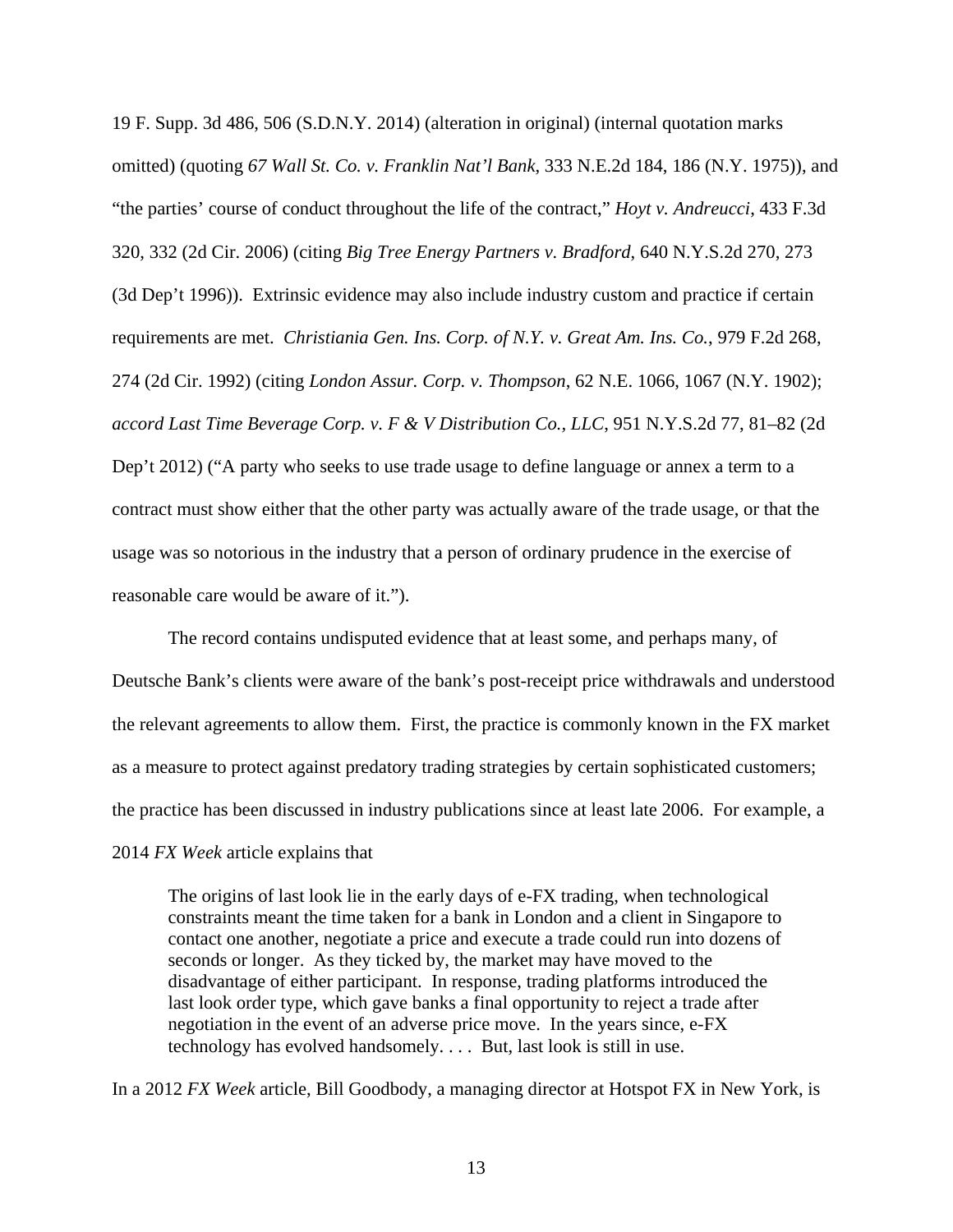quoted as stating that "one of the main safeguards that last look provides is the ability to validate . . . that the price is the best you can get at that instant." As explained in the NYDFS Consent Order, "the use of last look in electronic trading can serve as a legitimate tool to defend against toxic flow and assist in keeping spreads tight for customers."6

Second, evidence suggests that Deutsche Bank disclosed the practice to at least a significant number of customers. According to the NYDFS Consent Order, "While the use of last look in electronic trading can serve as a legitimate tool to defend against toxic flow and assist in keeping spreads tight for customers, it is best employed when (a) tailored to the risk involved, and (b) adequately disclosed to customers," and found that "as a general matter, Deutsche Bank properly calibrated its deployment of 'last look' buffers. The 'last look' functionality was adequately tailored to the risks involved with a broad range of Deutsche Bank customers, and was properly disclosed in trading agreements and elsewhere." Deutsche Bank provided written disclosures beginning in 2015 discussing the bank's use of post-receipt price information to evaluate and potentially reject trade requests. Clients who reviewed or had access to these disclosures and who have since continued to trade with Deutsche Bank will have particular difficulty proving their contract claims.

Third, clients on RAPID, which included most clients subject to DTA after 2012, can measure Deutsche Bank's use of DTA. For RAPID users, the record contains evidence that clients on RAPID did not understand the SLAs or EPTs to prohibit post-receipt price withdrawals. For example, two email exchanges with Deutsche Bank clients, one from March

 $\overline{a}$ 

<sup>&</sup>lt;sup>6</sup> Findings in the NYDFS Consent Order are admissible under Federal Rule of Evidence  $803(8)(A)(iii)$  as "a record or statement of a public office ... in a civil case ... [that includes] factual findings from a legally authorized investigation." *See, e.g.*, *Coleman v. City of Niagara Falls*, No. 09 Civ. 157S, 2015 WL 4208602, at \*3–4 (W.D.N.Y. July 10, 2015).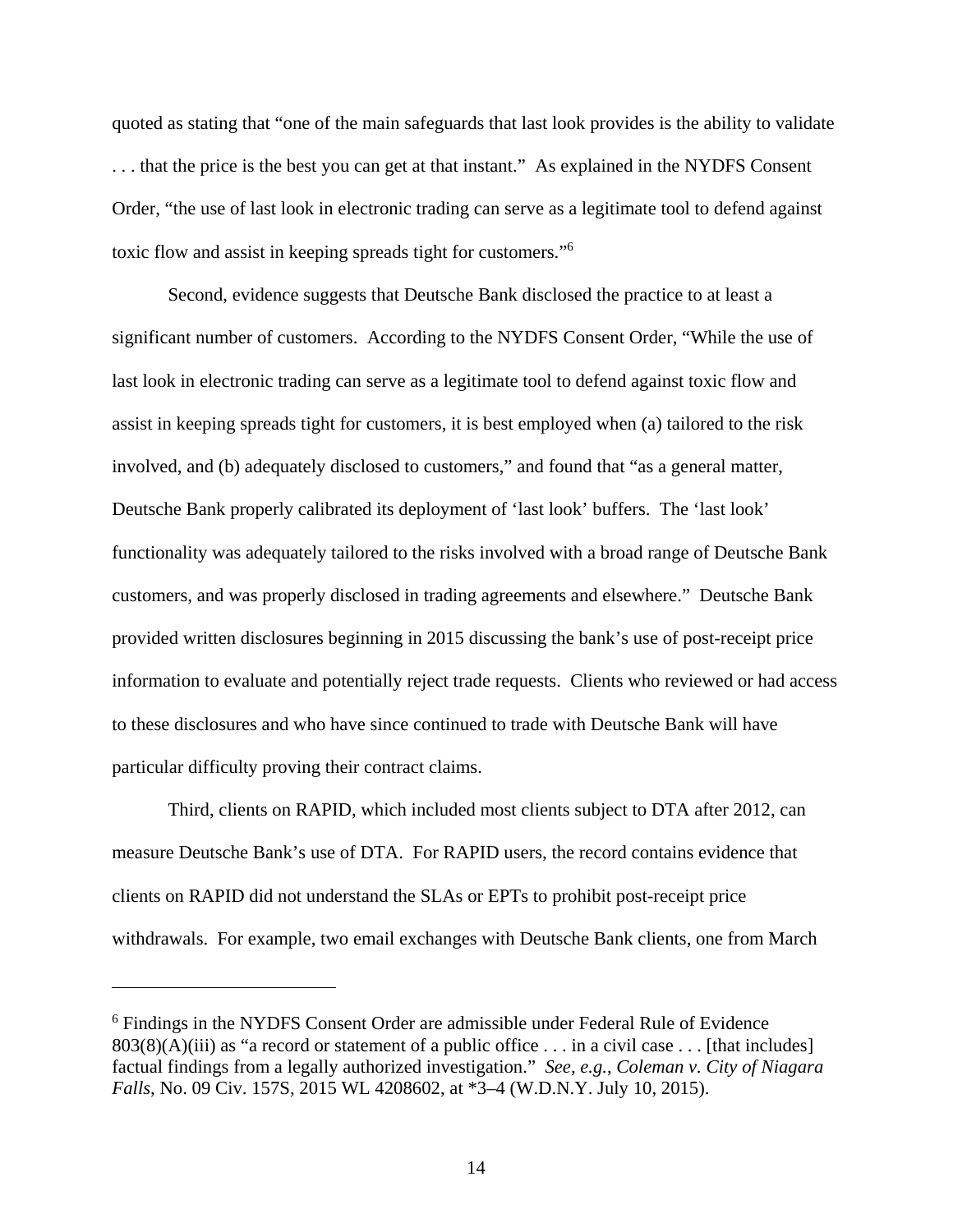2012 and another from March 2013, show that these clients were unsatisfied with low acceptance rates and slow response times, and negotiated faster response times and higher fill rates in return for wider spreads.

Through their expert Mr. Reto Feller, Plaintiffs present a contrasting view of the evidence. Based on his 31 years of experience as an FX professional, Feller opines that "Deutsche Bank's use of post-receipt price checks to renege on otherwise valid trades was contrary to market convention and the expectations of fair dealing by FX traders." In support of his opinion, Feller argues that Deutsche Bank's practices are outside the bounds of the 2011 Bank of England Non-Investment Products ("NIPS") Code, a voluntary code "drawn up by market practitioners," "intended only as guidance on what is currently believed to constitute good practice in these markets." According to Feller, post-receipt price withdrawals contravene the 2011 NIPS Code because "there is no unavoidable technological latency that prevents Deutsche Bank from verifying the price based on its own, then-existing price at the time it received the instruction." In his supplementary declaration, he cites emails and chats from 2011 -- before the start of the Express Contract Class Period -- suggesting that Deutsche Bank limited the time delay it imposed on trades to avoid detection by human traders, and that Deutsche Bank support personnel were directed not to disclose the bank's use of DTA to clients.

Feller's arguments are unavailing because the weight of the evidence contradicts them.<sup>7</sup> He does not cite a single industry publication or other authority suggesting that participants in the FX industry were unaware of liquidity providers' use of post-receipt price withdrawals, much less universally so. As discussed above, industry publications throughout the Class Period

<sup>7</sup> Deutsche Bank's *Daubert* motion to strike Feller's expert testimony is denied as moot because the Court does not rely on Feller's testimony in ruling on Plaintiff's motion for class certification.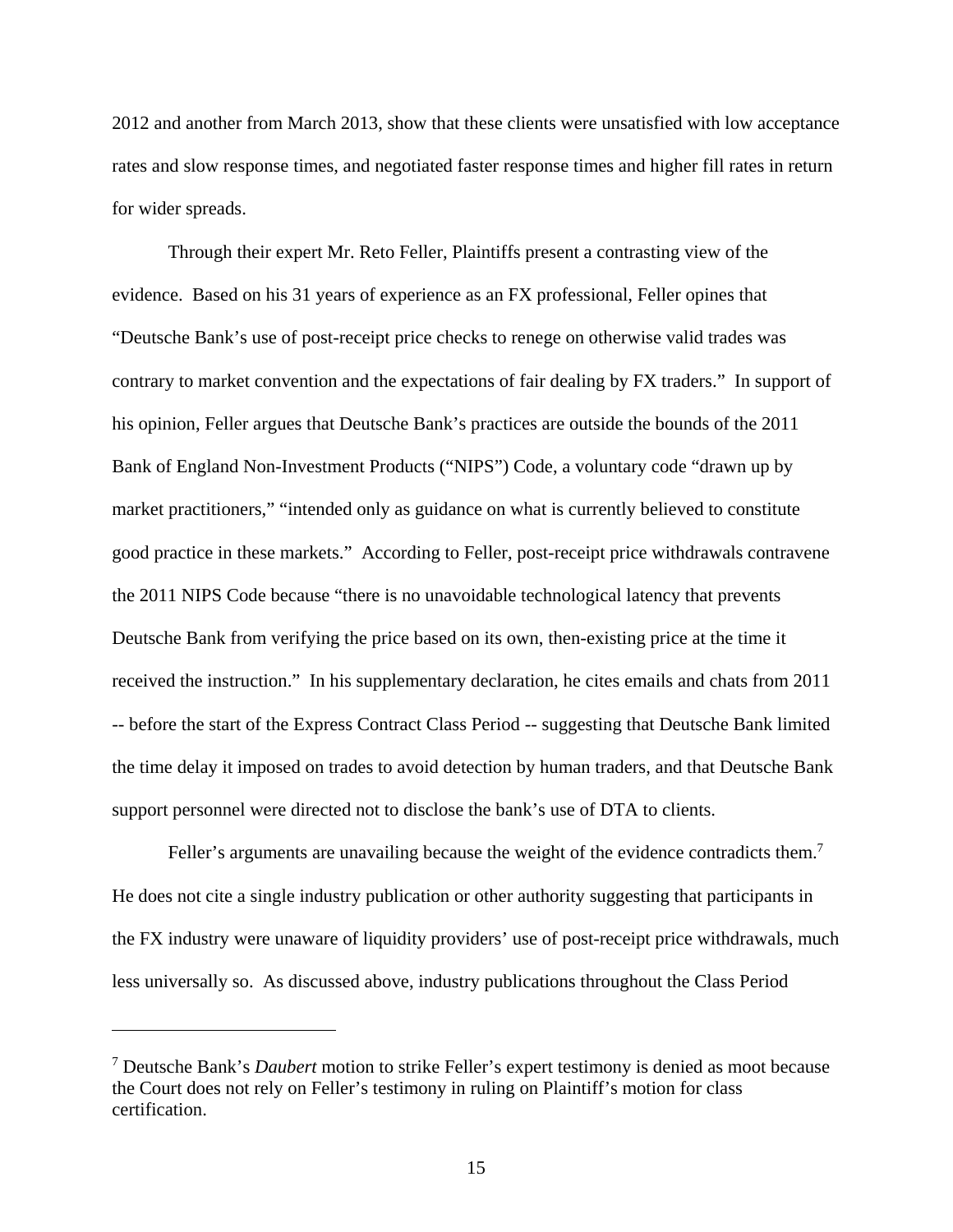discussed the practice, and NYDFS has described it as "a legitimate tool to defend against toxic flow and assist in keeping spreads tight for customers." The 2011 NIPS Code that Feller cites does not prohibit or discourage post-receipt price withdrawals; it merely advises industry participants:

Participants should also not deliberately place orders that they have no intention of honouring or accepting to be traded on, even just for price discovery, by using a 'last look' mechanism as a control to prevent any possible subsequent trades. Using a 'last look' mechanism is within best practice when showing genuine interest at specific price levels or when providing a support price, in order to mitigate technological anomalies and latencies.

The emails and chats Feller cites about limiting time delays and disclosures by support personnel lack sufficient context to determine the extent of their relevance. More importantly, they do not refute the ample evidence discussed above that many Deutsche Bank clients were aware of the bank's practices, either through the bank's disclosures or through general familiarity with industry practices.

Given the substantial evidence in the record that many of Deutsche Bank's clients were aware of the bank's use of post-receipt price withdrawals, any Express Contract Class member seeking to prove breach of contract would have to show through individualized extrinsic evidence that it had reached an understanding with the bank that post-receipt price checks were prohibited under the SLA the parties signed. (As noted above, the EPTs contain a provision that explicitly permits post-receipt price withdrawals.) This individualized inquiry would be the crux of any such lawsuit and would overwhelm common questions as to Deutsche Bank's general use of Last Look. *See, e.g.*, *Sacred Heart Health Sys., Inc. v. Humana Military Healthcare Servs., Inc.*, 601 F.3d 1159, 1176–77 (11th Cir. 2010) ("Even the most common of contractual questions -- those arising, for example, from the alleged breach of a form contract -- do not guarantee predominance if individualized extrinsic evidence bears heavily on the interpretation of the class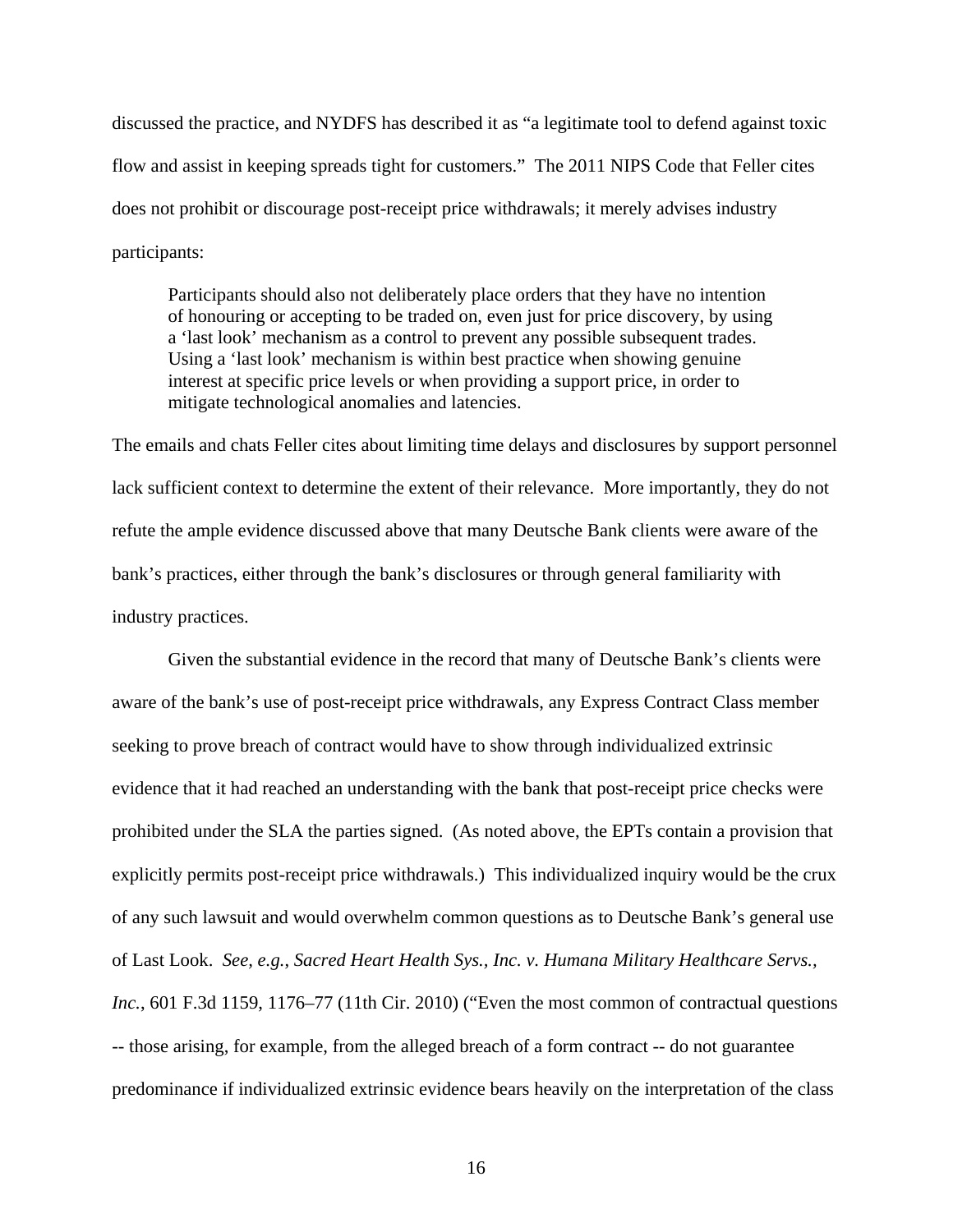members' agreements."); *Avritt v. Reliastar Life Ins. Co.*, 615 F.3d 1023, 1030 (8th Cir. 2010) (predominance not satisfied where plaintiffs sought certification on claims for breach of a form annuity contract because "the existence of two or more reasonable interpretations opens the door for extrinsic evidence about what each party intended when it entered the contract").

Plaintiffs cite case law suggesting that ambiguities in form contract language need not defeat class certification. These cases are inapplicable here. In *In re U.S. Foodservice, Inc. Pricing Litigation*, the Second Circuit addressed alleged fraudulent overbilling by a food distributor, in violation of state contract law. 729 F.3d 108, 112 (2d Cir. 2013). There, the class members had all signed "cost-plus" contracts with the defendant, but these contracts were not identical. The Second Circuit held that "argument[s] as to the importance of individualized extrinsic evidence as to the contract claims" failed because the record lacked evidence of "any USF customer's contract negotiations or individualized conduct in performing pursuant to the contract that tend[ed] to show either that the customer understood his contract to authorize the [pricing] arrangements or that he otherwise acquiesced in them." *Id.* at 124–25. The court credited expert testimony that the contracts at issue "'essentially all say the same thing' and that in the food service industry, 'it is well understood what a cost plus contract is.'" *Id.* at 124 (alterations omitted). In contrast, in this case, the SLAs are ambiguous as to the central issue of this case -- whether or not they permit post-receipt price withdrawals. Furthermore, the evidence shows that many Express Contract Class members likely understood their contracts to authorize the practice.

In *Gillis v. Respond Power, LLC*, 677 F. App'x 752, 757 (3d Cir. 2017) (summary order), the Third Circuit vacated a denial of class certification based on consumers' individual understandings of a variable rate provision in a company's form service agreement. Interpreting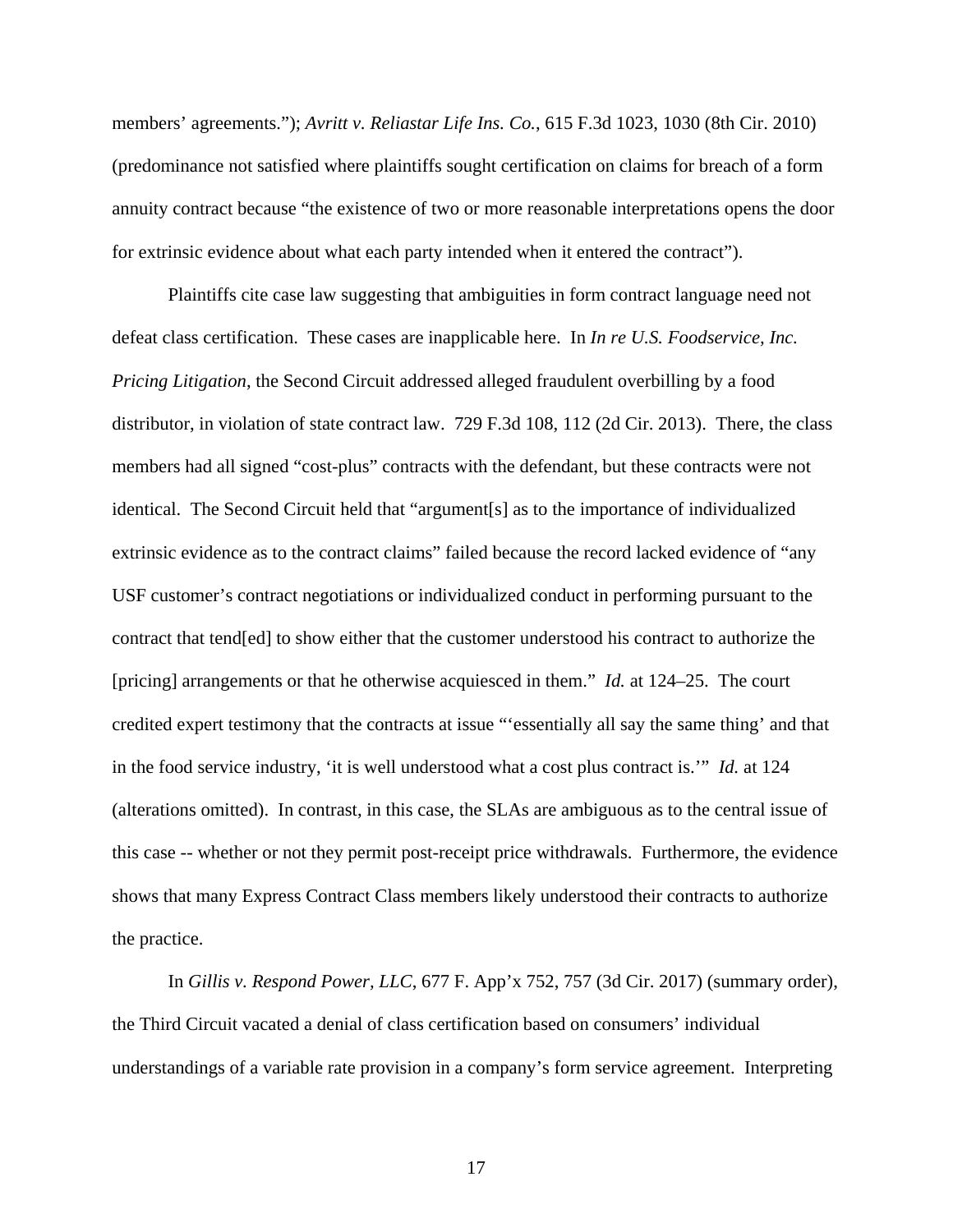Pennsylvania law, the unpublished, out-of-circuit summary order holds that "extrinsic evidence of one party's undisclosed, subjective understanding, intent, or opinion about the meaning of ambiguous contract language cannot be used to substantiate a particular interpretation of that language." *Id.* at 756. The opinion explains that the court's objective in considering extrinsic evidence is "to discover the meaning 'that . . . each party *had reason to know* would be given to the words by the other party.'" *Id.* (alteration in original) (emphasis in original) (quoting *Celley v. Mut. Benefit Health & Accident Ass'n*, 324 A.2d 430, 435 (Pa. Super. Ct. 1974)). In this case, Deutsche Bank's extrinsic evidence does not show its undisclosed subjective understanding. Instead, it shows what defendants in *Gillis* could not show -- that many of the bank's clients *had reason to know* about the bank's use of post-receipt price withdrawals when they traded under the SLA; thus supporting an interpretation of the SLA that the practice was permissible.

Plaintiffs cite *Kolbe v. BAC Home Loans Servicing, LP*, 738 F.3d 432 (1st Cir. 2013), in which the court declined to consider extrinsic evidence in a putative class action involving uniform mortgage contracts, *id.* at 451. Plaintiffs rely on *Kolbe* for the proposition that "[e]xtrinsic evidence of the parties' unique intentions regarding a uniform clause is generally uninformative because unlike individually tailored contracts, uniform clauses do not derive from the negotiations of the specific parties to a contract." *Id.* at 436. As an initial matter, this out-ofcircuit opinion, decided en banc by a divided court, is not controlling here. *Kolbe* is also distinguishable because the contracts at issue in this case are not uniform. First, as discussed, the SLA and EPT submitted with this motion contain materially differing provisions relevant to the permissibility of post-receipt price withdrawals. Second, Deutsche Bank has proffered deposition testimony and emails suggesting that at least some SLAs and EPTs were individually negotiated by counsel. Plaintiffs also cite *Steinberg v. Nationwide Mutual Insurance Company*,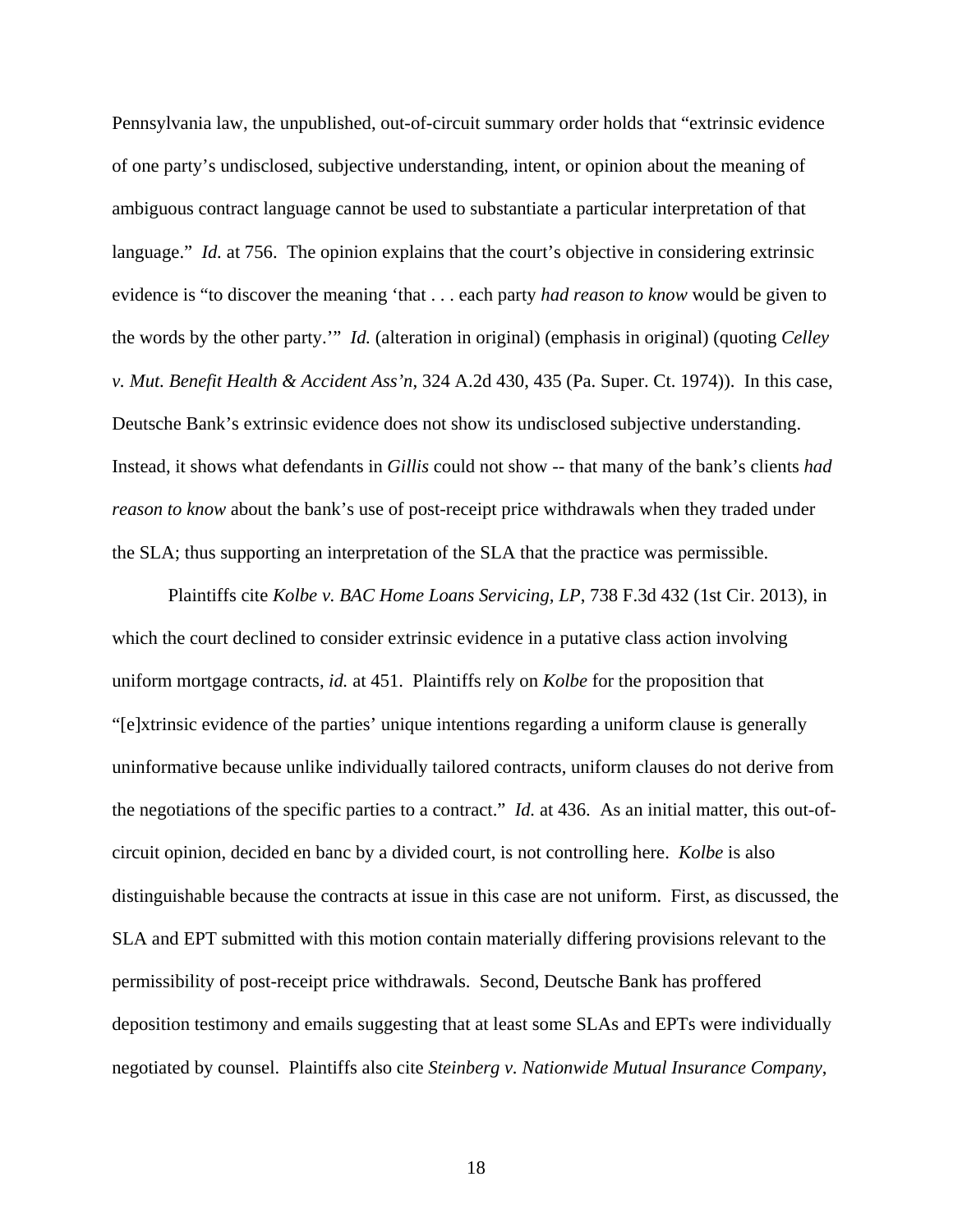224 F.R.D. 67, 74 (E.D.N.Y. 2001), a case involving form insurance contracts, for the proposition that "claims arising from interpretations of a form contract appear to present the classic case for treatment as a class action," *id.*at 74. *Steinberg* is inapplicable here for the same reasons as *Kolbe*. For all of these reasons, the Express Contract Class fails to satisfy predominance.

## **2. Implied Contract Class**

Because many participants in the FX market were aware of liquidity providers' use of post-receipt price withdrawals, the Implied Contract Class fails the predominance requirement as well. Under New York law, "a contract may be implied where inferences may be drawn from the facts and circumstances of the case and the intention of the parties as indicated by their conduct." *Transcience Corp. v. Big Time Toys, L.L.C.*, 50 F. Supp. 3d 441, 455 (S.D.N.Y. 2014). Notably, "there must be an indication of a meeting of minds of the parties constituting an agreement." *Berlinger v. Lisi*, 731 N.Y.S.2d 916, 917 (3d Dep't 2001). "Whether a contract has been formed does not depend on either party's subjective intent; instead, the determination must be based on the 'objective manifestations of the intent of the parties as gathered by their expressed words and deeds.'" *Brighton Inv., Ltd. v. Har-Zvi*, 932 N.Y.S.2d 214, 216 (3d Dep't. 2011) (quoting *Brown Bros. Elec. Contactors v. Beam Constr. Corp.*, 361 N.E.2d 999, 1001 (N.Y. 1977)). To succeed on a claim for breach against Deutsche Bank, an Implied Contract Class member must prove that, as manifested by the conduct of the parties, it had somehow reached an understanding with the bank that precluded the bank's use of post-receipt price withdrawals. Given the general understanding in the market that liquidity providers like Deutsche Bank used this practice, such proof would have to be individualized. As with the Express Contract Class, this issue would be central to any lawsuit brought by Implied Contract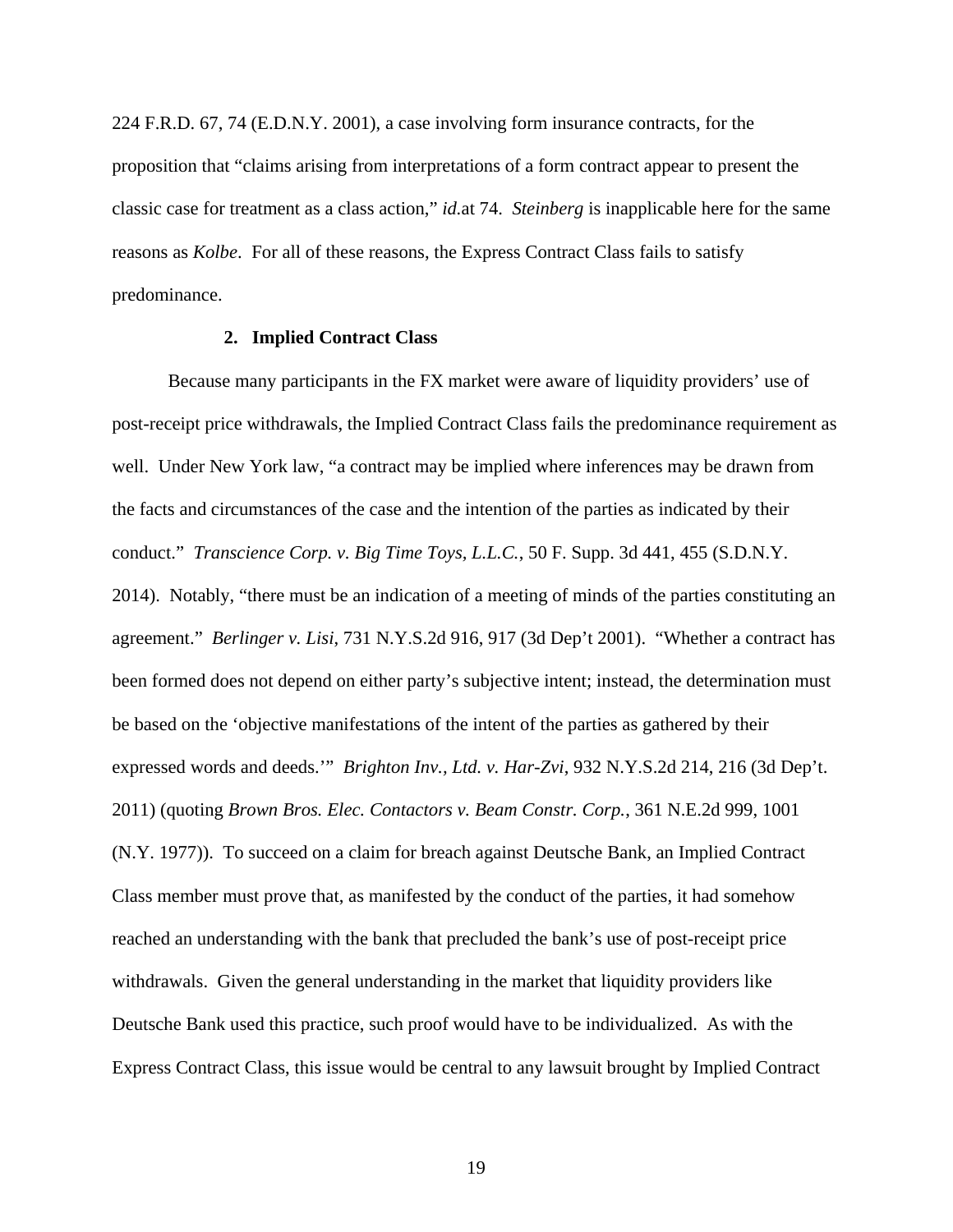Class members, thus defeating the predominance requirement. *See, e.g.*, *Vega v. T-Mobile USA*, 564 F.3d 1256, 1274 (11th Cir. 2009) (predominance not satisfied on claims for breach of implied contract where a cellular company changed its employee compensation plan, resulting in sales employees having to pay back previously earned commission, because "[s]orting out and proving the claims, if any, of these class members, and others with similar understandings . . . would require substantial individualized evidence different from and in addition to that which [class plaintiff] would proffer to establish his own claim.").8

Axiom's alternative claim for unjust enrichment on behalf of the Implied Contract Class fares no better. Under New York law, to prevail on a claim for unjust enrichment, a plaintiff must establish: "(1) that the defendant was enriched; (2) that the enrichment was at the plaintiff's expense; and (3) that the circumstances are such that in equity and good conscience the defendant should return the money or property to the plaintiff." *Golden Pac. Bancorp v. Fed. Deposit Ins. Corp.*, 273 F.3d 509, 519 (2d Cir. 2001); *accord Mandarin Trading Ltd. v. Wildenstein*, 944 N.E.2d 1104, 1110 (N.Y. 2011). Proving the second and third elements of an unjust enrichment claim would require individualized inquiries. As to the second element, evidence in the record suggests that post-receipt price checks benefited some customers overall even if more of their orders were rejected because the practice allowed Deutsche Bank to offer them tighter spreads. The third element could likely not be satisfied as to the many customers who elected to trade on ECNs with full knowledge the liquidity providers engaged in Last Look. *See, e.g.*, *Vega*, 564 F.3d at 1275 ("[W]hether or not a given commission charge back was

<sup>&</sup>lt;sup>8</sup> To the extent that proof of breach of implied contract might differ materially for Implied Contract Class members based on variations in the governing state law, such differences would provide additional reasons why predominance is not met.